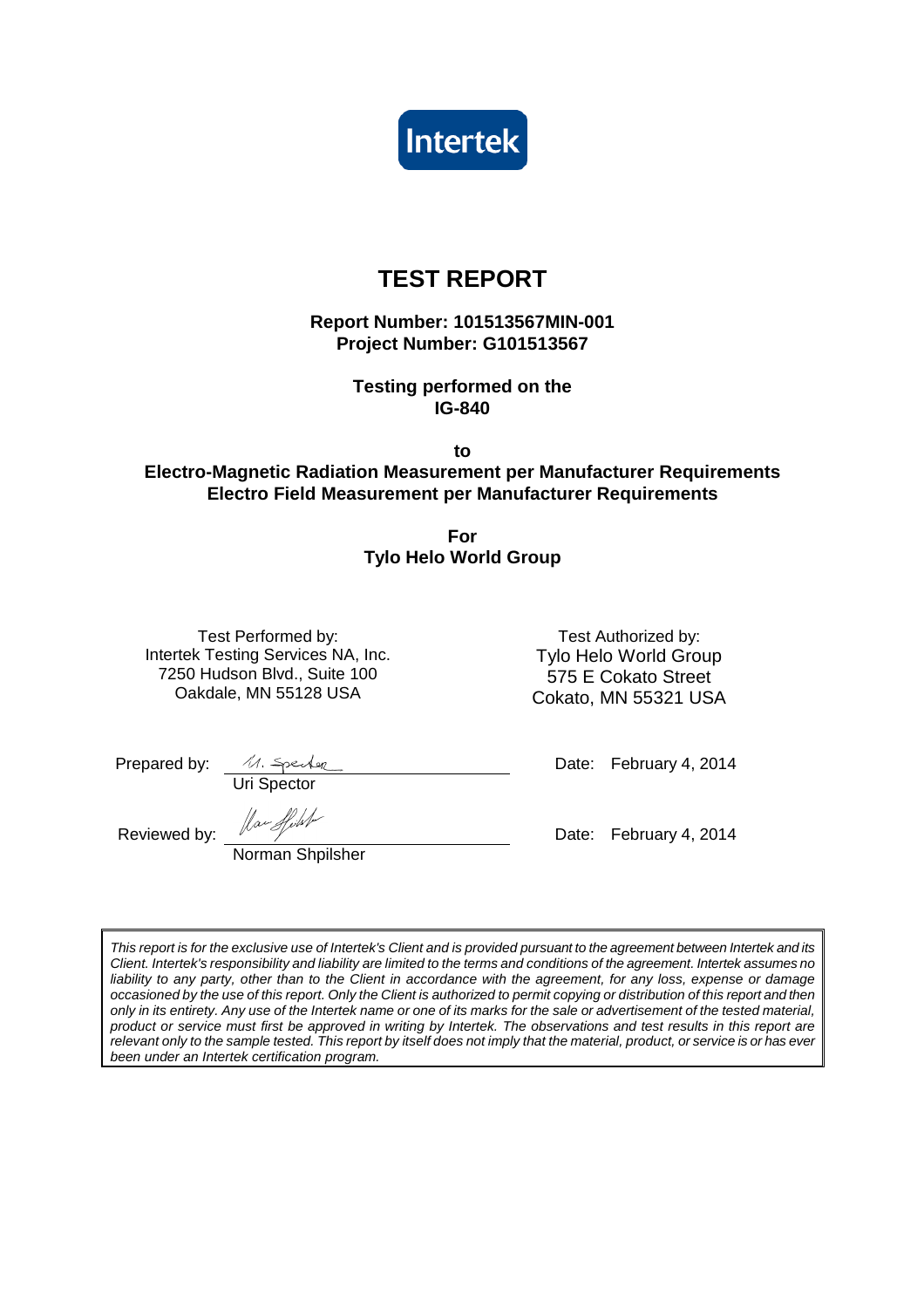

# **TABLE OF CONTENTS**

|     | 1.1 |  |
|-----|-----|--|
| 2.0 |     |  |
| 3.0 |     |  |
| 3.1 |     |  |
|     |     |  |
| 4.0 |     |  |
|     |     |  |
|     |     |  |
|     |     |  |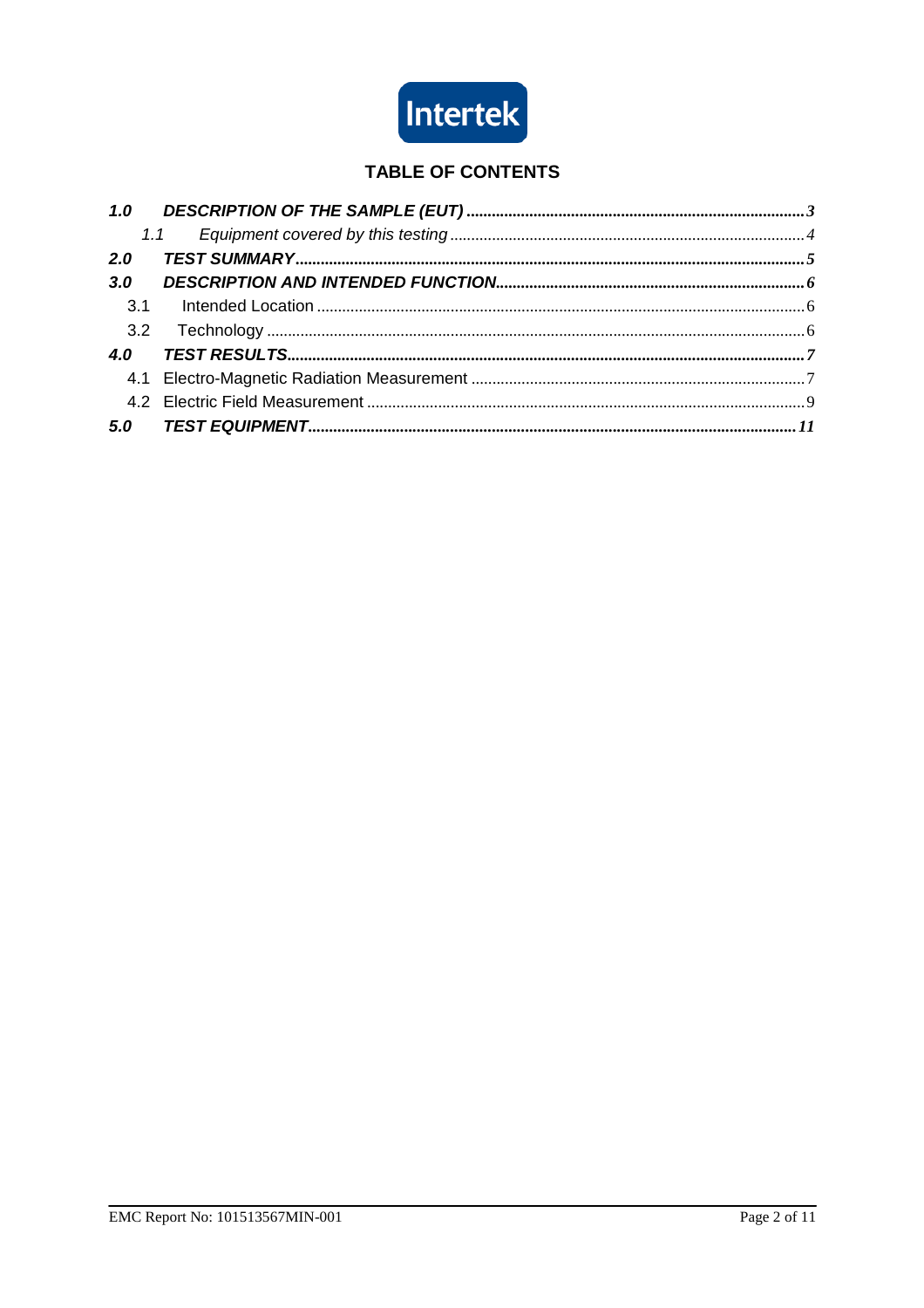

# **1.0 DESCRIPTION OF THE SAMPLE (EUT)**

| Model:                      | IG-840                                                                                                                                 |  |  |
|-----------------------------|----------------------------------------------------------------------------------------------------------------------------------------|--|--|
| Type of EUT:                | Sauna                                                                                                                                  |  |  |
| <b>Serial Number:</b>       | SS29N002-0028                                                                                                                          |  |  |
| <b>Brand Name:</b>          | Finnleo / Helo / Tylo                                                                                                                  |  |  |
| <b>Manufacturer:</b>        | Suzhou SFactor Co., Ltd                                                                                                                |  |  |
| <b>Customer:</b>            | Mr. Tracy Felder                                                                                                                       |  |  |
| Address:                    | No. 362 Kangyang Road, Panyang Industrial Park<br>Huangdai, Suzhou, Jiangsu Province, China 215143                                     |  |  |
| Phone:                      | (320)-286-3327                                                                                                                         |  |  |
| Fax:                        | (320)-286-6100                                                                                                                         |  |  |
| e-mail:                     | tfelder@tyloheloinc.com                                                                                                                |  |  |
| <b>Tests Performed:</b>     | ⊠ Electro-Magnetic Radiation Measurement per Manufacturer<br>Requirements<br>⊠ Electro Field Measurement per Manufacturer Requirements |  |  |
| <b>Test Work Started:</b>   | February 3, 2014                                                                                                                       |  |  |
| <b>Test Work Completed:</b> | February 3, 2014                                                                                                                       |  |  |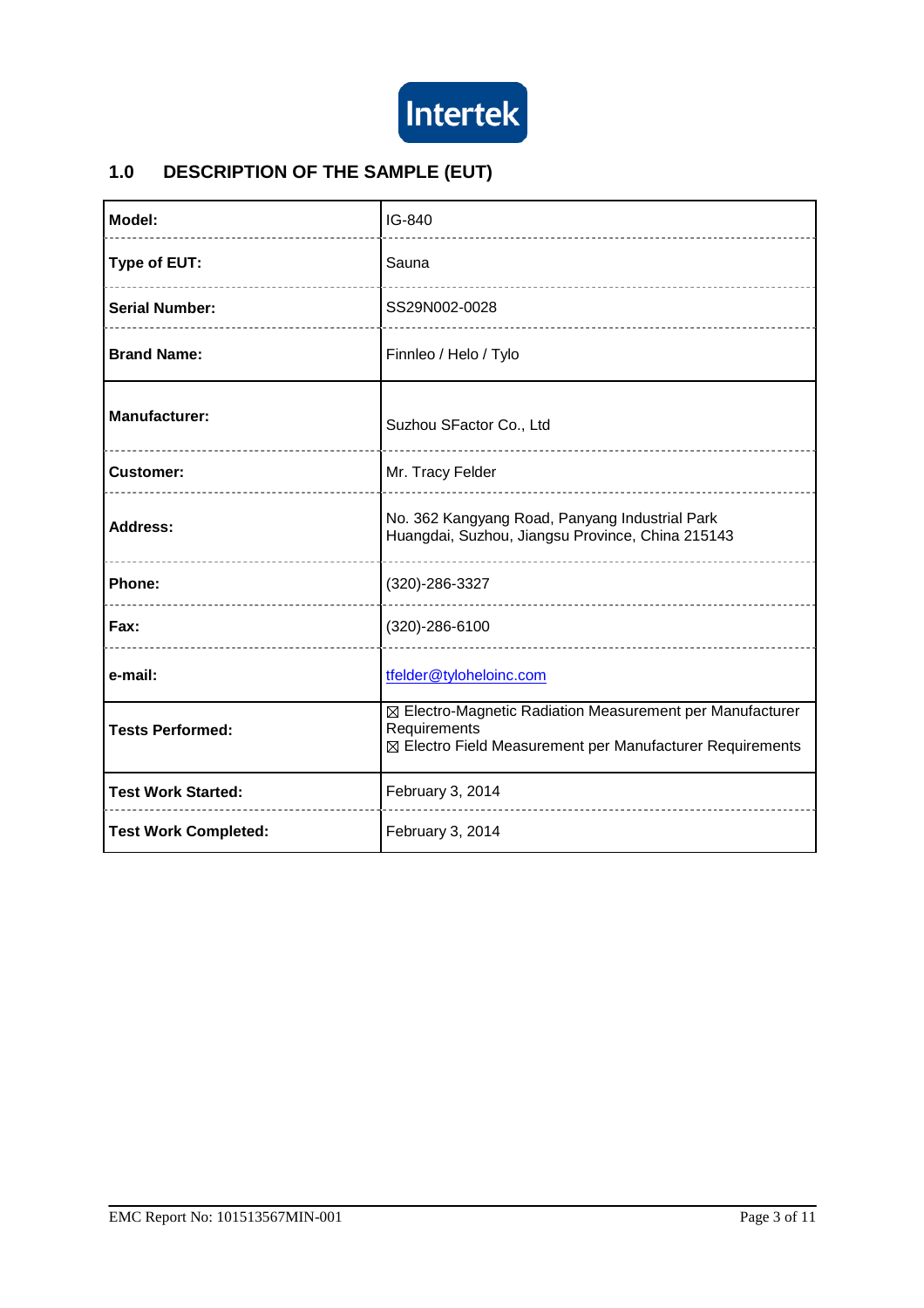

## **1.1 Equipment covered by this testing**

## **US Version**

| Model         | Voltage |      | Room Wattage |
|---------------|---------|------|--------------|
| IG 810        | 120     | 11.8 | 1410         |
| IG 820        | 120     | 13.2 | 1580         |
| IG 825        | 120     | 17.0 | 2040         |
| IG 830        | 120     | 17.0 | 2040         |
| <b>IG 840</b> | 120     | 18.3 | 2200         |
| IG 870        | 120     | 14.3 | 1710         |
| IG 880        | 120     | 17.3 | 2070         |

# **European Version**

| Model  | Voltage |     | Room Wattage |  |
|--------|---------|-----|--------------|--|
| IG 810 | 230     | 6.1 | 1410         |  |
| IG 820 | 230     | 6.9 | 1580         |  |
| IG 825 | 230     | 8.9 | 2040         |  |
| IG 830 | 230     | 8.9 | 2040         |  |
| IG 840 | 230     | 9.6 | 2200         |  |
| IG 870 | 230     | 7.4 | 1710         |  |
| IG 880 | 230     | 9.0 | 2070         |  |

**Note:** The worst case representative model: IG 840 was tested (see table above for power requirements)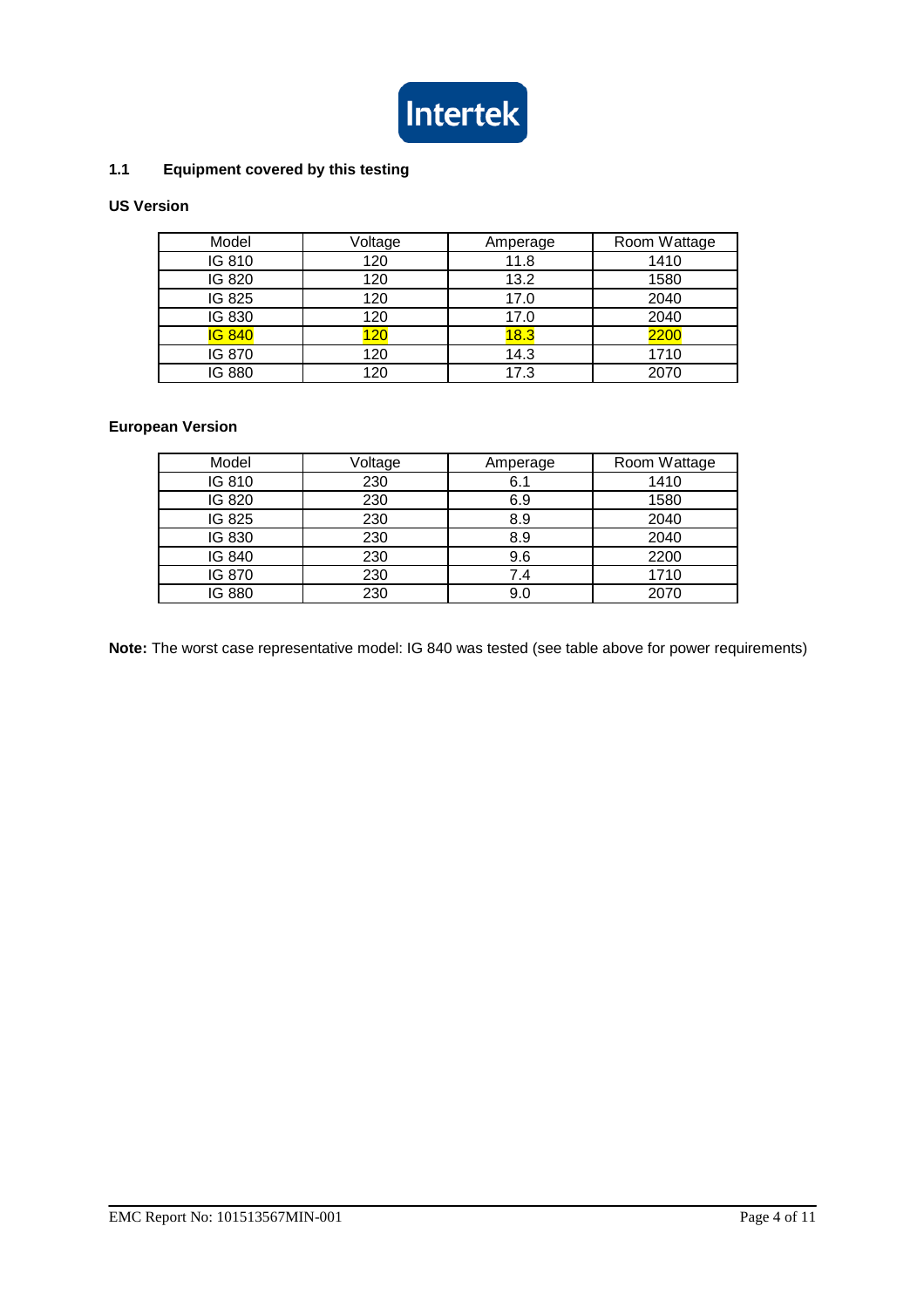

# **2.0 TEST SUMMARY**

| <b>TEST</b>                                    | <b>RESULT</b> |
|------------------------------------------------|---------------|
| Electro-Magnetic Radiation Measurement         | Pass          |
| <b>Electric Field Measurement Requirements</b> | Pass          |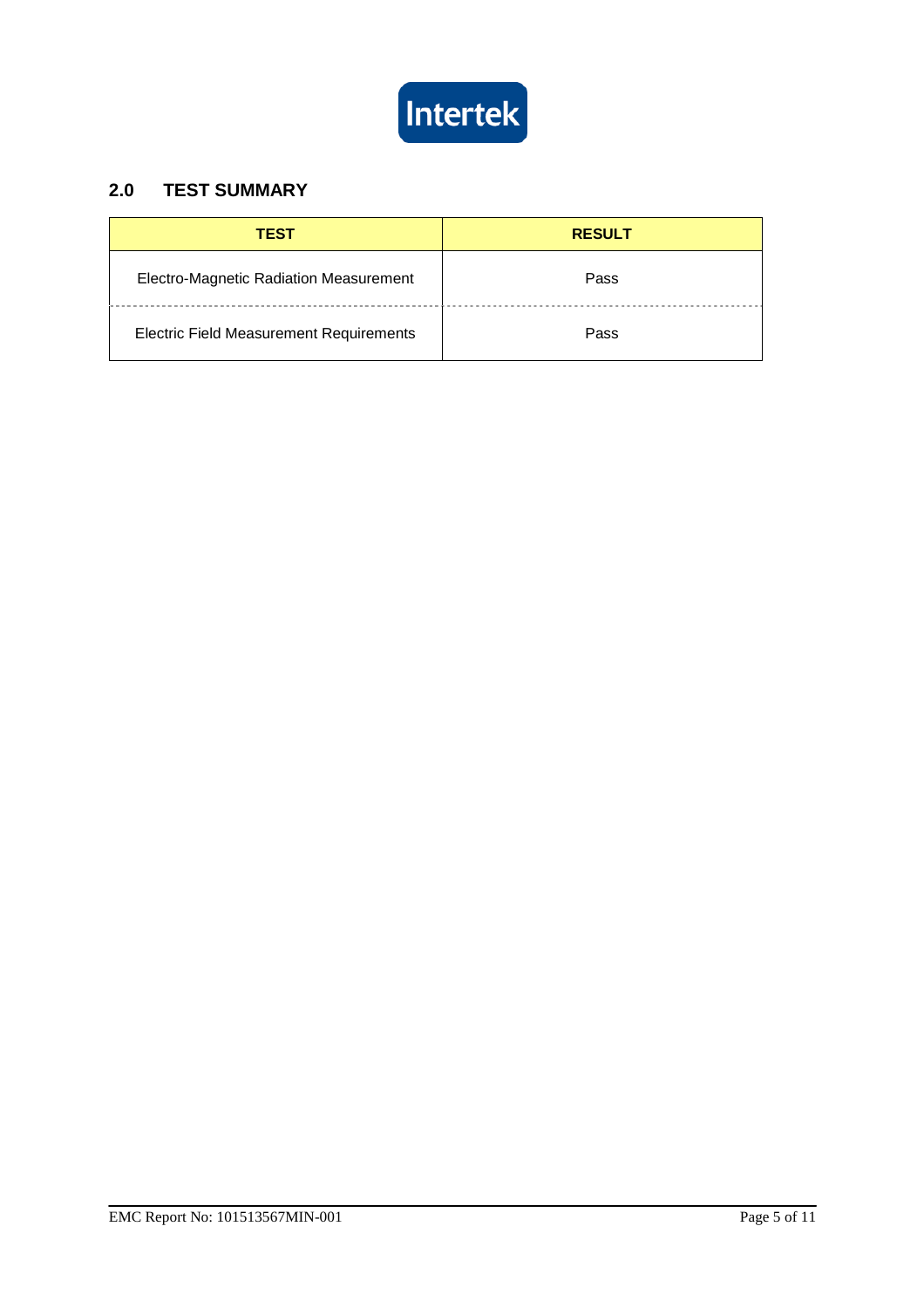

#### **3.0 Description and Intended Function**

Infrared heat therapy rooms are designed to induce the end user to sweat and promote relaxation. Infrared heat is transmitted from the heating panels in the room and absorbed by the body. As the body absorbs the heat, the core temperature of the body rises. The body's natural cooling mechanism is to sweat and cause evaporation from the skin.

#### **3.1 Intended Location**

The product covered by this report is a household, indoor use, cord connected IR Sauna rooms.

#### **3.2 Technology**

The system is a wood room with infrared heating elements in the walls, benches, bench skirts, and floors. The heating elements are a patented carbon heating system.

#### **3.2 Operating mode of the EUT**

The sauna was tested, while exercised "Max. Time and Max. Temperature" mode with all lighting turned ON. All testing was conducted to measure how much EMR and EF the human body is being exposed during usage.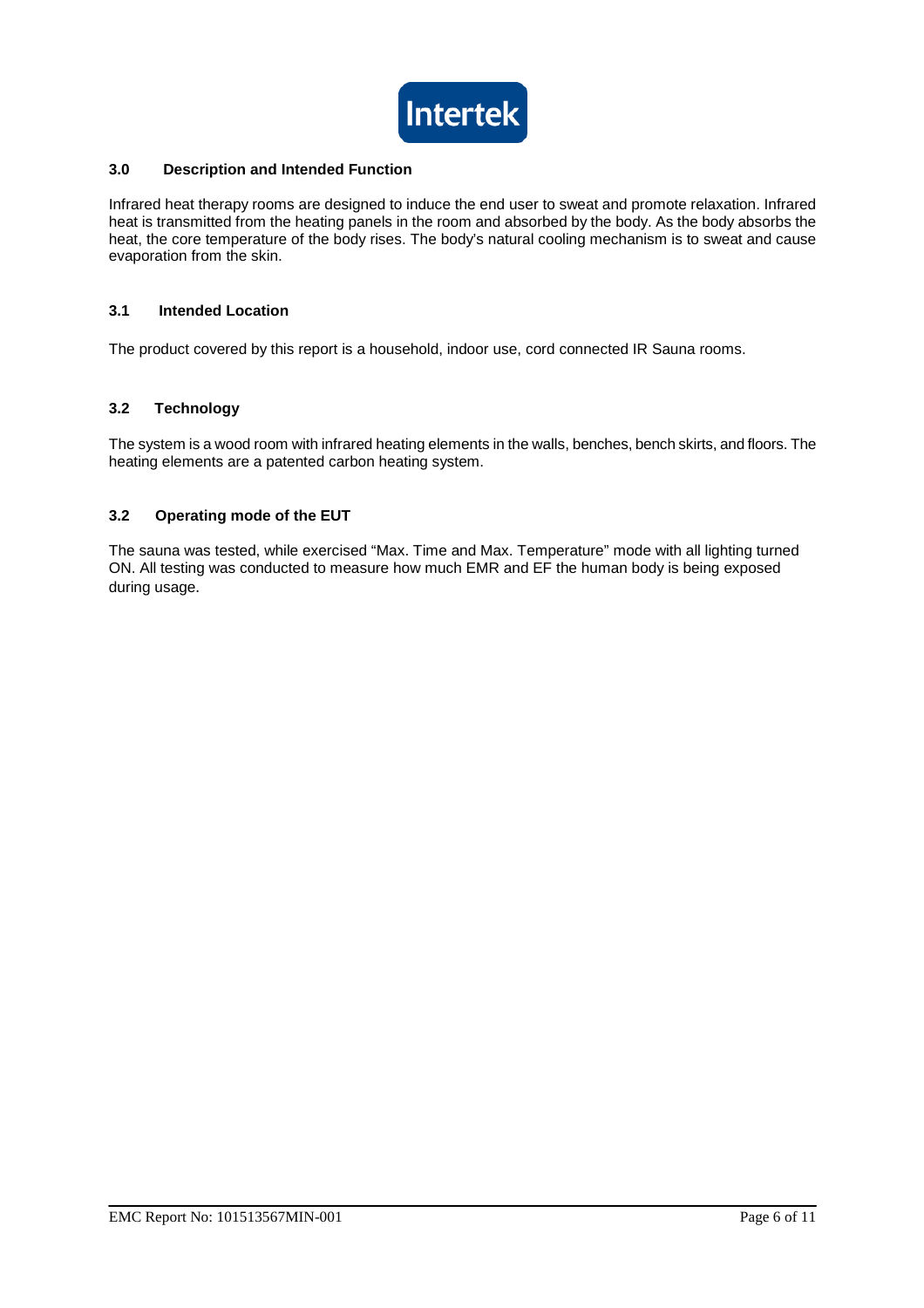

# **4.0 TEST RESULTS**

### **4.1 Electro-Magnetic Radiation Measurement**

**Test result: Pass** 

| <b>Test Area</b> | <b>Measured</b><br><b>EMF Level</b><br>$(\mu T)$ | <b>Measured EMF</b><br><b>Level</b><br>(milligausse) | Limit<br>(milligausse) | <b>RESULT</b> |
|------------------|--------------------------------------------------|------------------------------------------------------|------------------------|---------------|
| Left side panel  | 2<br>0.8<br>0.08                                 |                                                      | Pass                   |               |
| Ceiling          | 0.08                                             | 0.8                                                  | 2                      | Pass          |
| Floor            | 0.07                                             | 0.7                                                  | $\mathfrak{p}$         | Pass          |
| Wooden bench     | 0.08                                             | 0.8                                                  | 2                      | Pass          |
| Back panels      | 0.07                                             | 0.7                                                  | $\overline{2}$         | Pass          |
| Right panels     | 0.07                                             | 0.7                                                  | $\overline{2}$         | Pass          |
| Control panel    | 0.08                                             | 0.8                                                  | $\mathfrak{p}$         | Pass          |
| Under the bench  | 0.08                                             | 0.8                                                  | $\mathfrak{p}$         | Pass          |

**Notes:** 1. Measured levels are shown in milligausse and represent worst case maximum EMF level. 2. EMF levels were measured inside the infrared sauna at different locations as indicated in the table above and at the point of body contact (zero distance).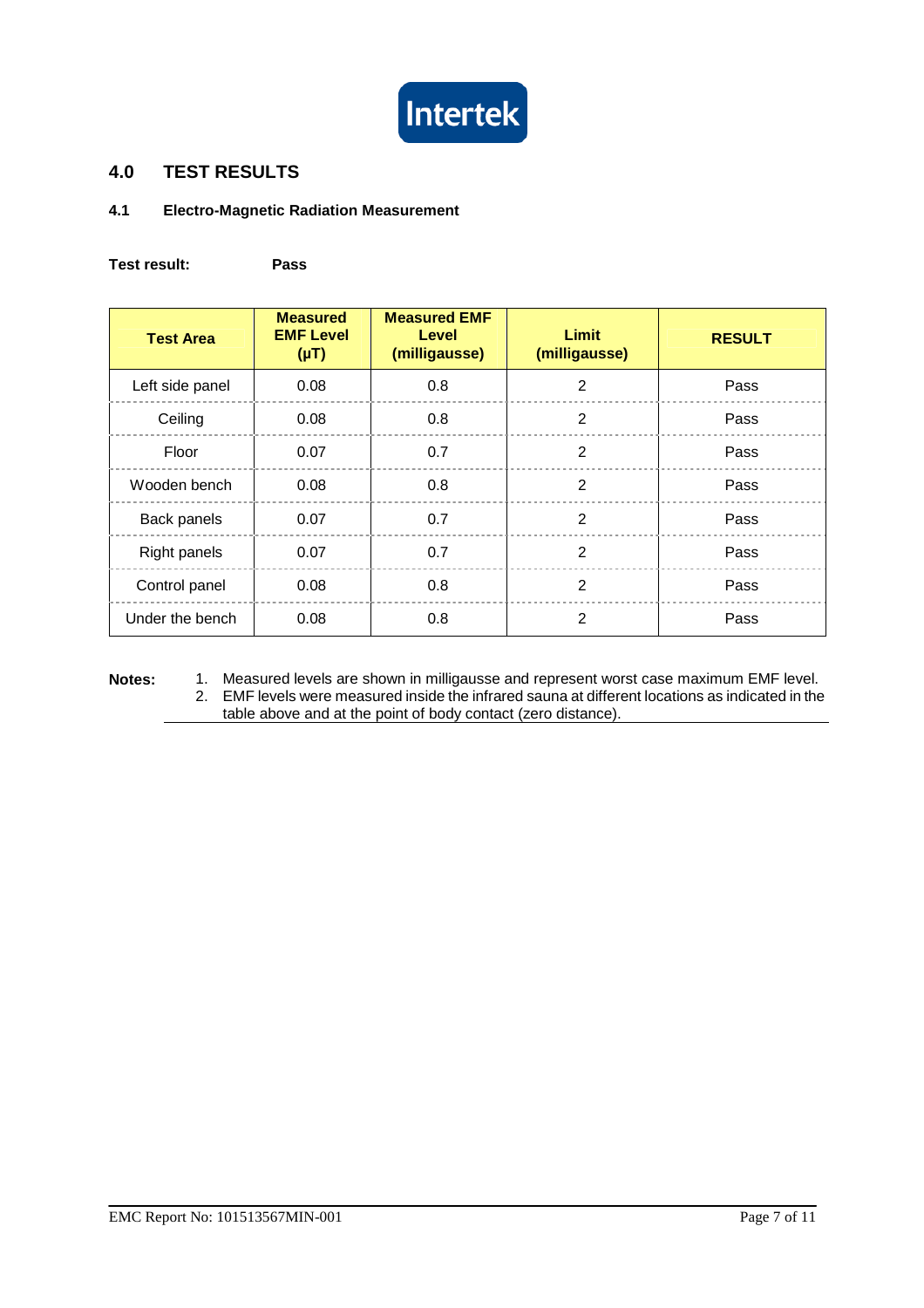





**Test Setup Photos**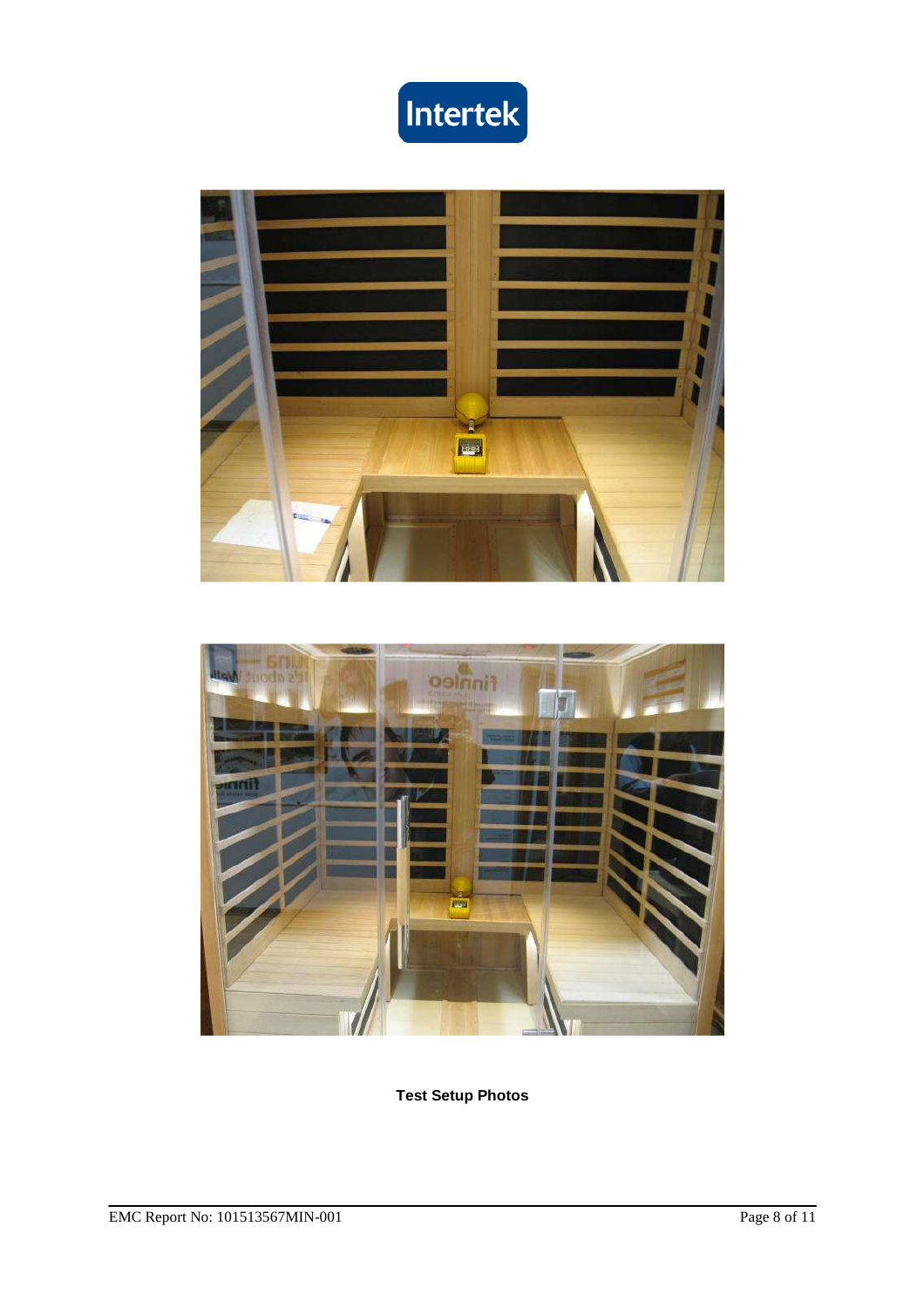

#### **4.2 Electric Field Measurement**

#### **Test result: Pass**

| <b>Test Area</b>    | <b>Measured EF</b><br>Level<br>(V/m) | Limit<br>(V/m) | <b>RESULT</b> |
|---------------------|--------------------------------------|----------------|---------------|
| Left side panel     | 2.8                                  | 10V/m          | Pass          |
| Ceiling             | 2.2                                  | 10V/m          | Pass          |
| Floor               | 0.7                                  | 10V/m          | Pass          |
| Wooden bench        | 1.5                                  | 10V/m          | Pass          |
| Back panels         | 2.1                                  | 10V/m          | Pass          |
| <b>Right panels</b> | 1.3                                  | 10V/m          | Pass          |
| Control panel       | 2.2                                  | 10V/m          | Pass          |
| Under the bench     | 1.9                                  | 10V/m          | Pass          |

**Notes:** 1. Measured levels are shown in V/m and represent worst case maximum EF level.

2. EF levels were measured inside the infrared sauna at different locations as indicated in the table above. EF levels were measured at 10cm (3.94 inch) distance from the control panel and the ceiling. All other test points were tested at the point of body contact (zero distance).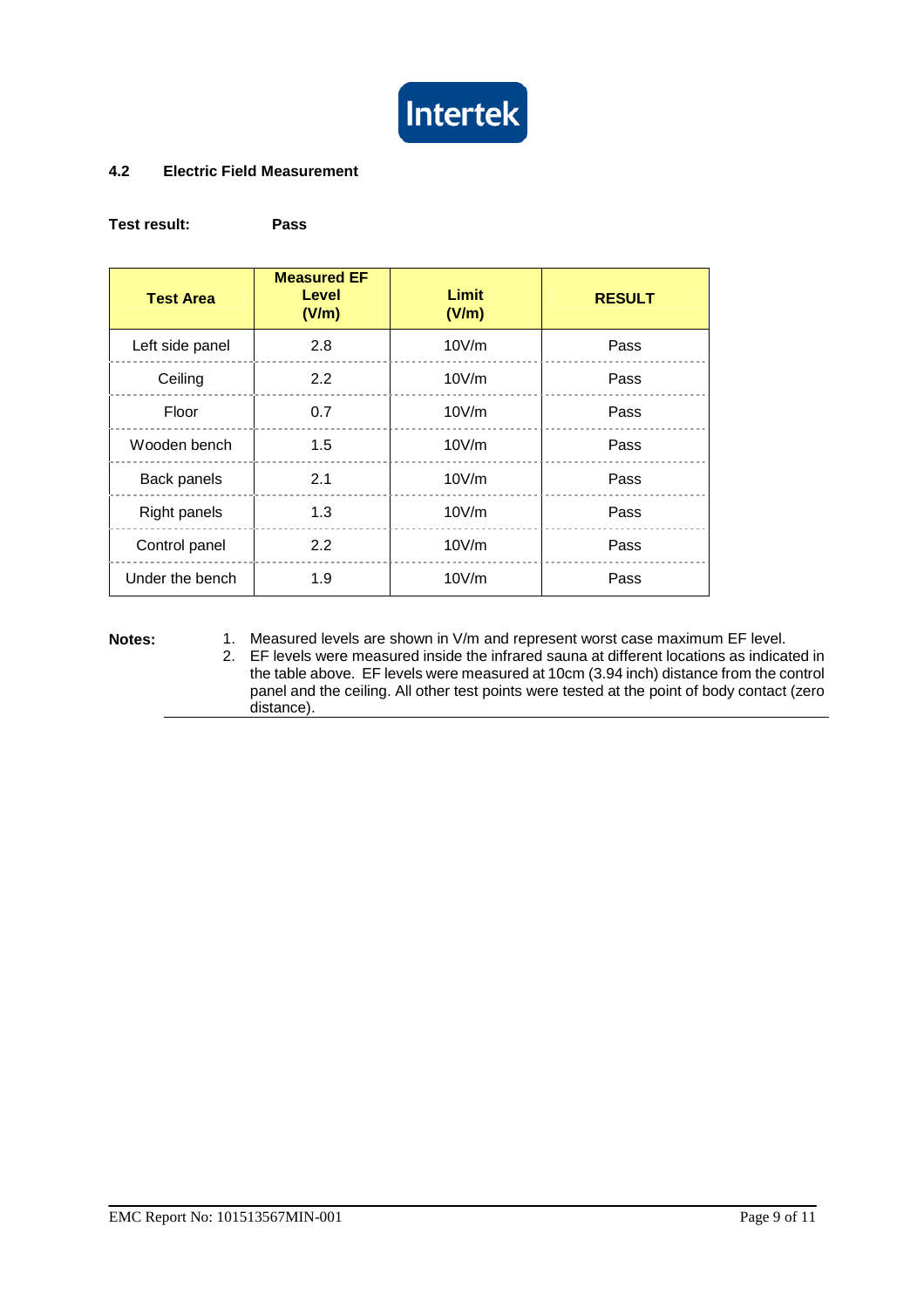





**Test Setup Photos**